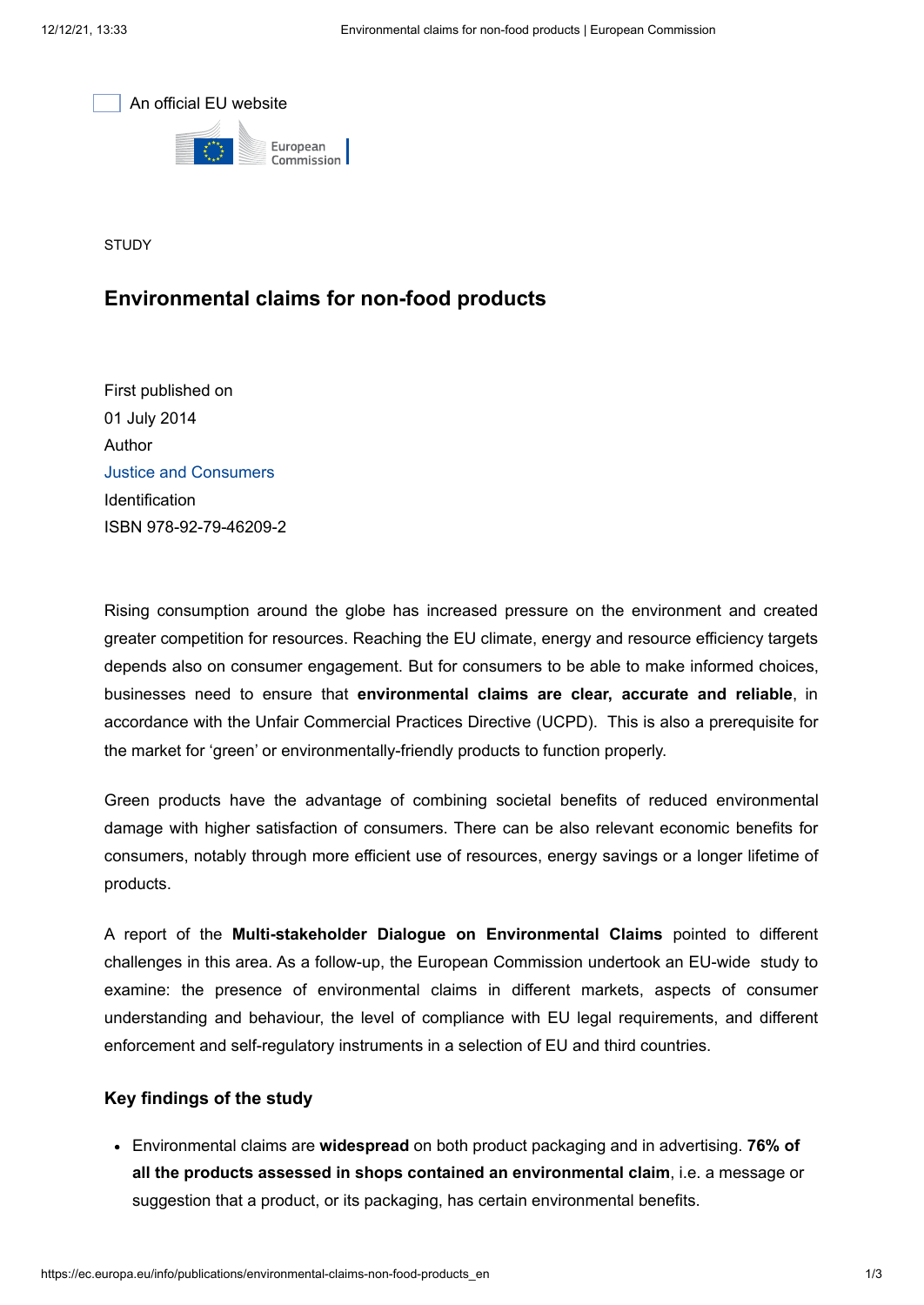- **Alpsfrei**औnegrwieg amental claims take **the form of a logo**, however also many textual messages as well as more implicit environmental claims (such as images and colours) were found.
- Consumers have a **low level of understanding** of green claims. 61% of consumers state that they find it difficult to understand which products are truly environmentally friendly, and 44% indicate that they **do not trust** this type of information. Consumers also appear unable to understand the meaning of environmental logos, and make no distinction between non-certified (self-declarations) and third party certified labels.
- Almost 60% of the respondents stated that they prefer to buy a product with an environmental label. Half of the consumers also **look specifically for environmental information** on the packaging when purchasing a product.
- A sample of claims was analysed against the Unfair Commercial Practices Directive to determine whether consumers are provided with clear, accurate and reliable information in relation to environmental claims in non-food products. Overall, the assessment pointed to **possible non-compliance** with EU legal requirements, as many of the analysed claims used vague terms and did not meet the requirements of accuracy and clarity. In addition, some claims seemed to contain untruthful statements.
- In several EU countries (such as CZ, DK, FR, FI, UK), **guidelines** on environmental claims have been published by public authorities, providing businesses and authorities with **best practices** for making and enforcing such claims. By providing businesses with best practices and guidelines, misleading claims can be **prevented** up front rather than being prohibited at a later stage.
- **There is room for improvement on enforcement** of environmental claims. Proactive surveillance or inspections are rather limited and in some cases inspectors have a limited knowledge about how to correctly interpret the Unfair Commercial Practices Directive with reference to environmental claims.

## **Study recommendations and next steps**

The study includes a range of **recommendations for the short, medium and longer term** with the overall aim of assisting and encouraging consumers to be able to make sustainable purchasing choices. It includes recommendations on: a) the update of the Commission's UCPD Guidance document, b) strengthening of enforcement of environmental claims, c) consumer education and awareness campaigns and d) legal initiatives.

As a follow-up to the study, the **Multi-stakeholder Dialogue on Environmental Claims** is developing multi-stakeholder advice to support the implementation/application of the UCPD in this area. This work will be feeding into **review process of the Commission's UCPD guidance document.**

## **Related documents**